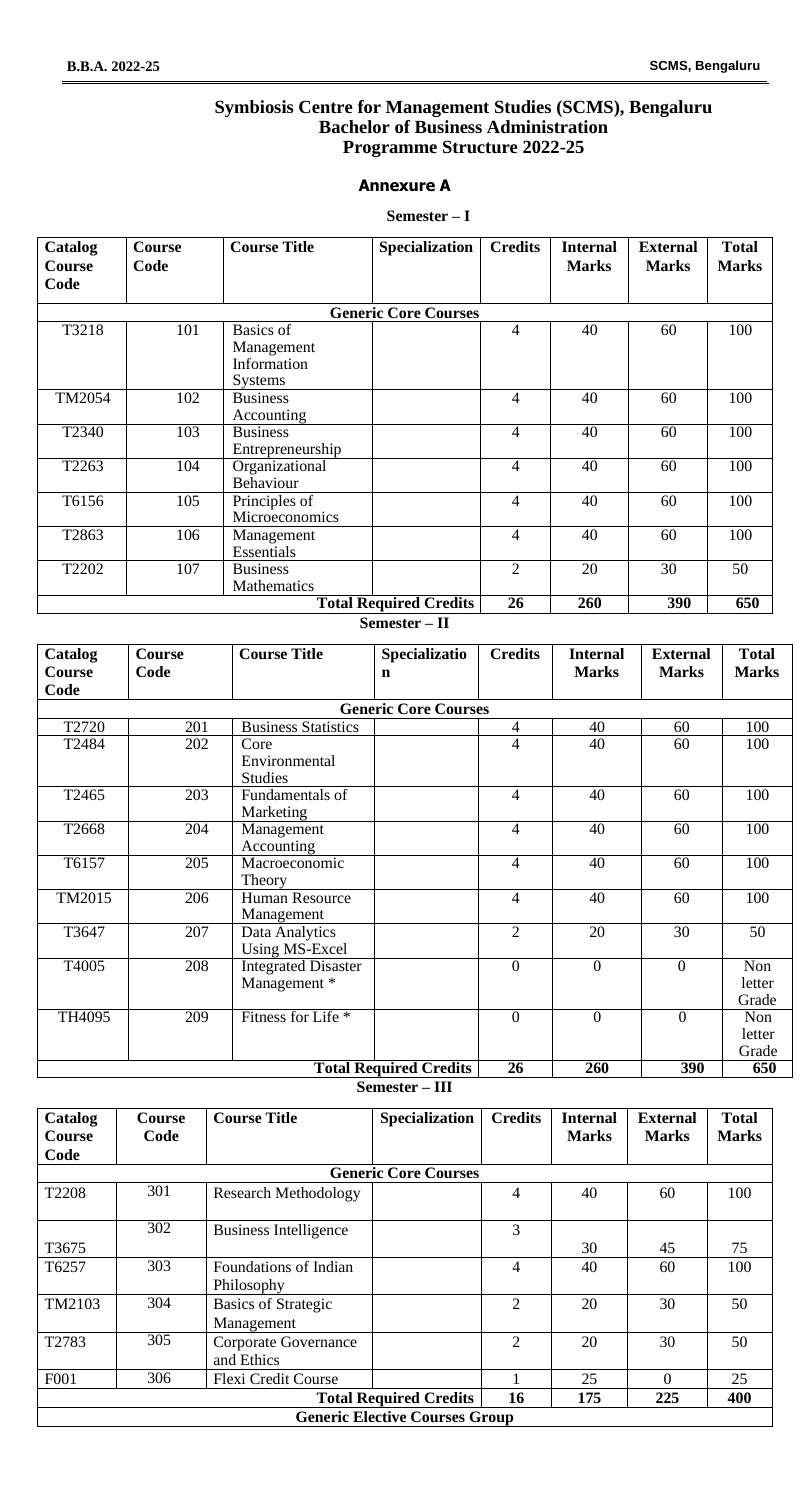| T2495                                                                   | 307           | <b>Business</b>                                           |                                               | $\overline{2}$          | 50 | $\mathbf{0}$     | 50       |  |  |
|-------------------------------------------------------------------------|---------------|-----------------------------------------------------------|-----------------------------------------------|-------------------------|----|------------------|----------|--|--|
|                                                                         |               | Communication                                             |                                               |                         |    |                  |          |  |  |
| T2969                                                                   | 308           | <b>Personal Finance</b>                                   |                                               | $\sqrt{2}$              | 50 | $\boldsymbol{0}$ | 50       |  |  |
| T3205                                                                   | 309           | Web Development                                           |                                               | $\overline{2}$          | 50 | $\overline{0}$   | 50       |  |  |
|                                                                         |               | using CMS                                                 |                                               |                         |    |                  |          |  |  |
| T3198                                                                   | 310           | Introduction to Python                                    |                                               | $\mathfrak{2}$          | 50 | $\boldsymbol{0}$ | 50       |  |  |
| <b>TE7704</b>                                                           | 311           | Artificial Intelligence                                   |                                               | $\overline{2}$          | 50 | $\mathbf{0}$     |          |  |  |
|                                                                         |               | and Machine Learning                                      |                                               |                         |    |                  | 50       |  |  |
| 50<br>50<br><b>Total Required Credits</b><br>$\overline{2}$<br>$\bf{0}$ |               |                                                           |                                               |                         |    |                  |          |  |  |
|                                                                         |               | <b>Specialization Core Courses: Business Analytics</b>    |                                               |                         |    |                  |          |  |  |
| T7474                                                                   | 312           | <b>Basics of Database</b>                                 |                                               | 3                       | 30 | 45               | 75       |  |  |
| <b>TE7018</b>                                                           | 313           | <b>Business Analytics</b>                                 |                                               | 3                       | 30 | 45               | 75       |  |  |
|                                                                         |               |                                                           | <b>Total Required Credits</b>                 | 6                       | 60 | 90               | 150      |  |  |
|                                                                         |               |                                                           | <b>Specialization Core Courses: Marketing</b> |                         |    |                  |          |  |  |
| T2472                                                                   | 314           | Promotions and                                            |                                               |                         |    |                  |          |  |  |
|                                                                         |               | Marketing                                                 |                                               |                         | 30 | 45               |          |  |  |
|                                                                         |               | Communication                                             |                                               | 3                       |    |                  | 75       |  |  |
| T2469                                                                   | 315           | <b>Fundamentals of Sales</b>                              |                                               |                         |    |                  |          |  |  |
|                                                                         |               | & Distribution                                            |                                               |                         | 30 | 45               |          |  |  |
|                                                                         |               | Management                                                |                                               | $\mathfrak{Z}$          |    |                  | 75       |  |  |
|                                                                         |               |                                                           | <b>Total Required Credits</b>                 | 6                       | 60 | 90               | 150      |  |  |
| T2101                                                                   | 316           | <b>Financial Management</b>                               | <b>Specialization Core Courses: Finance</b>   |                         | 30 | 45               |          |  |  |
| T2092                                                                   | 317           | <b>Financial Statement</b>                                |                                               | 3<br>$\overline{3}$     | 30 | 45               | 75<br>75 |  |  |
|                                                                         |               | Analysis                                                  |                                               |                         |    |                  |          |  |  |
|                                                                         |               |                                                           | <b>Total Required Credits</b>                 | 6                       | 60 | 90               | 150      |  |  |
|                                                                         |               | <b>Specialization Core Courses: Human Resources</b>       |                                               |                         |    |                  |          |  |  |
| T2268                                                                   | 318           | Training and                                              |                                               | 3                       | 30 | 45               | 75       |  |  |
|                                                                         |               | Development                                               |                                               |                         |    |                  |          |  |  |
| T2782                                                                   | 319           | <b>Workforce Planning</b>                                 |                                               | 3                       | 30 | 45               | 75       |  |  |
|                                                                         |               |                                                           | <b>Total Required Credits</b>                 | 6                       | 60 | 90               | 150      |  |  |
|                                                                         |               |                                                           | <b>Open Elective Courses</b>                  |                         |    |                  |          |  |  |
| T7474                                                                   | 312           | <b>Basics of Database</b>                                 | <b>Business</b>                               | $\overline{3}$          | 30 | 45               | 75       |  |  |
|                                                                         |               |                                                           | Analytics                                     |                         |    |                  |          |  |  |
| <b>TE7018</b>                                                           | 313           | <b>Business Analytics</b>                                 | <b>Business</b>                               | $\overline{3}$          | 30 | 45               | 75       |  |  |
|                                                                         |               |                                                           | Analytics                                     |                         |    |                  |          |  |  |
| T2472                                                                   | 314           | Promotions and<br>Marketing                               | Marketing                                     | $\overline{3}$          | 30 | 45               | 75       |  |  |
|                                                                         |               | Communication                                             |                                               |                         |    |                  |          |  |  |
| T2469                                                                   | 315           | <b>Fundamentals of Sales</b>                              | Marketing                                     | $\overline{3}$          | 30 | 45               | 75       |  |  |
|                                                                         |               | $\&$                                                      |                                               |                         |    |                  |          |  |  |
|                                                                         |               | Distribution                                              |                                               |                         |    |                  |          |  |  |
| T2101                                                                   | 316           | Management                                                | Finance                                       |                         | 30 |                  |          |  |  |
| T2092                                                                   | 317           | <b>Financial Management</b><br><b>Financial Statement</b> | Finance                                       | 3<br>$\overline{3}$     | 30 | 45<br>45         | 75<br>75 |  |  |
|                                                                         |               | Analysis                                                  |                                               |                         |    |                  |          |  |  |
| T2268                                                                   | 318           | Training and                                              | Human                                         | $\overline{3}$          | 30 | 45               | 75       |  |  |
|                                                                         |               | Development                                               | Resources                                     |                         |    |                  |          |  |  |
| T2782                                                                   | 319           | Workforce Planning                                        | Human                                         | $\overline{3}$          | 30 | 45               | 75       |  |  |
|                                                                         |               |                                                           | Resources<br><b>Total Required Credits</b>    | $\overline{\mathbf{3}}$ | 30 | 45               | 75       |  |  |
|                                                                         |               |                                                           |                                               |                         |    |                  |          |  |  |
|                                                                         | Semester – IV |                                                           |                                               |                         |    |                  |          |  |  |

| Catalog<br>Course                                                | Course<br>Code              | <b>Course Title</b>               | <b>Specialization</b>                 | <b>Credits</b> | <b>Internal</b><br><b>Marks</b> | <b>External</b><br><b>Marks</b> | <b>Total</b><br><b>Marks</b> |  |  |  |  |
|------------------------------------------------------------------|-----------------------------|-----------------------------------|---------------------------------------|----------------|---------------------------------|---------------------------------|------------------------------|--|--|--|--|
| Code                                                             |                             |                                   |                                       |                |                                 |                                 |                              |  |  |  |  |
|                                                                  |                             |                                   |                                       |                |                                 |                                 |                              |  |  |  |  |
|                                                                  | <b>Generic Core Courses</b> |                                   |                                       |                |                                 |                                 |                              |  |  |  |  |
| T2207                                                            | 401                         | <b>Operations Research</b>        |                                       | 4              | 40                              | 60                              | 100                          |  |  |  |  |
| T2804                                                            | 402                         | <b>Multi-Disciplinary Project</b> |                                       | 4              | 40                              | 60                              | 100                          |  |  |  |  |
| T8000                                                            | 403                         | <b>Service Learning</b>           |                                       | 4              | 40                              | 60                              | 100                          |  |  |  |  |
|                                                                  |                             |                                   | <b>Total Required Credits</b>         | 12             | 120                             | 180                             | 300                          |  |  |  |  |
| Generic Elective Courses Group (Language) - Choose any one Group |                             |                                   |                                       |                |                                 |                                 |                              |  |  |  |  |
| <b>Sanskrit</b>                                                  |                             |                                   |                                       |                |                                 |                                 |                              |  |  |  |  |
| T6401                                                            | 404                         | Basic Sanskrit I                  |                                       | $\overline{2}$ | 50                              | $\theta$                        | 50                           |  |  |  |  |
| T6402                                                            | 405                         | Basic Sanskrit II                 |                                       | $\overline{2}$ | 50                              | $\Omega$                        | 50                           |  |  |  |  |
|                                                                  | German                      |                                   |                                       |                |                                 |                                 |                              |  |  |  |  |
| T6184                                                            | 406                         | Basic German I                    |                                       | $\overline{2}$ | 50                              | $\overline{0}$                  | 50                           |  |  |  |  |
| T6185                                                            | 407                         | Basic German II                   |                                       | $\overline{2}$ | 50                              | $\theta$                        | 50                           |  |  |  |  |
|                                                                  |                             |                                   | French                                |                |                                 |                                 |                              |  |  |  |  |
| T6186                                                            | 408                         | <b>Basic French I</b>             |                                       | $\overline{2}$ | 50                              | $\theta$                        | 50                           |  |  |  |  |
| T6187                                                            | 409                         | <b>Basic French II</b>            |                                       | $\overline{2}$ | 50                              | $\theta$                        | 50                           |  |  |  |  |
|                                                                  |                             |                                   | <b>Total Required Credits</b>         | 4              | <b>100</b>                      | $\boldsymbol{0}$                | <b>100</b>                   |  |  |  |  |
|                                                                  |                             |                                   | <b>Generic Elective Courses Group</b> |                |                                 |                                 |                              |  |  |  |  |
| T <sub>2495</sub>                                                | 410                         | <b>Business Communication</b>     |                                       | $\overline{2}$ | 50                              | $\overline{0}$                  | 50                           |  |  |  |  |
| T2969                                                            | 411                         | <b>Personal Finance</b>           |                                       | $\overline{2}$ | 50                              | $\overline{0}$                  | 50                           |  |  |  |  |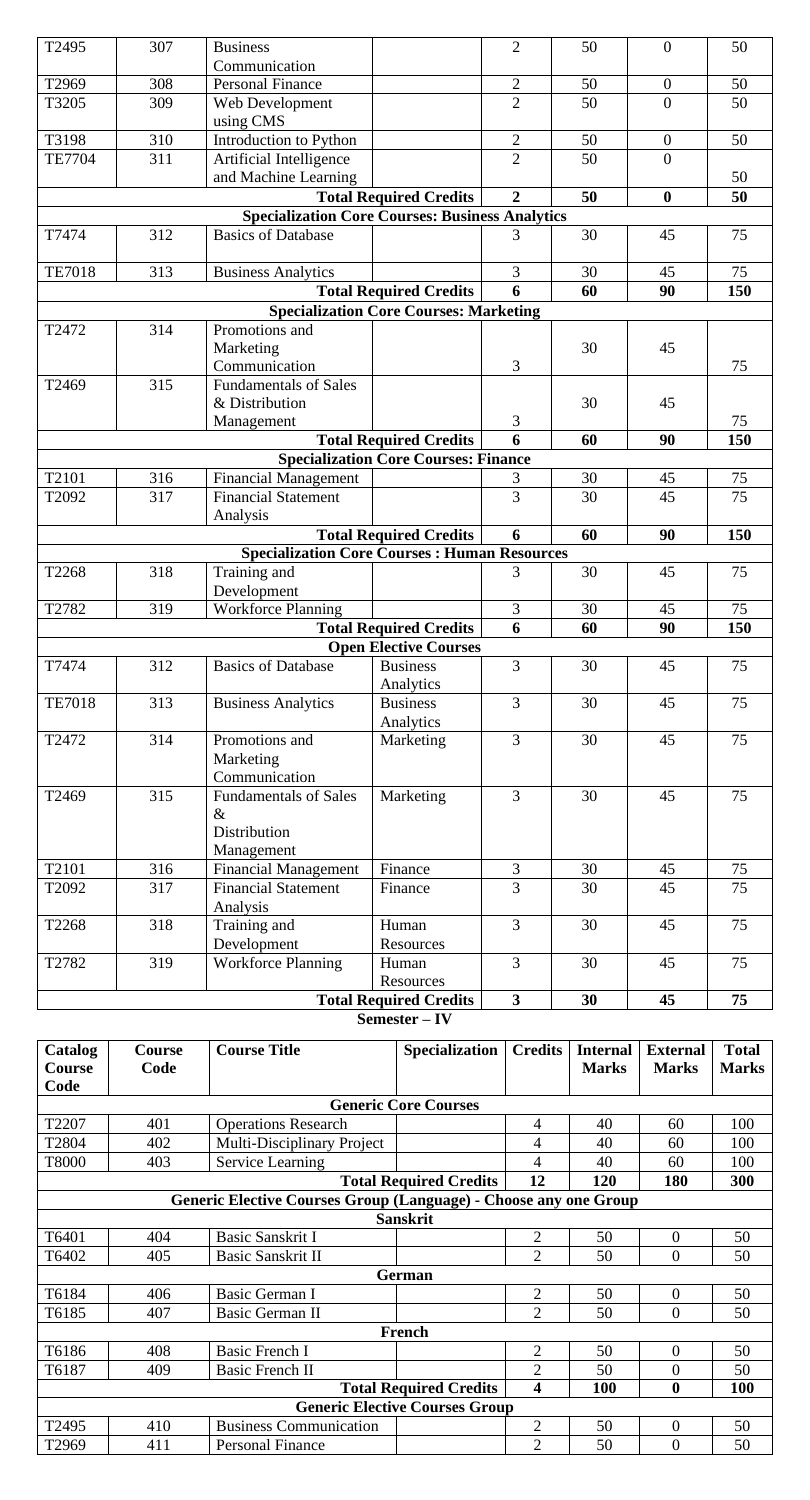| T3205                                               | 412                                                    | Web Development using<br><b>CMS</b>                        |                               | $\overline{2}$ | 50 | $\overline{0}$   | 50     |  |  |
|-----------------------------------------------------|--------------------------------------------------------|------------------------------------------------------------|-------------------------------|----------------|----|------------------|--------|--|--|
| T3198                                               | 413                                                    | Introduction to Python                                     |                               | $\overline{2}$ | 50 | $\mathbf{0}$     | 50     |  |  |
| <b>TE7704</b>                                       | 414                                                    | Artificial Intelligence and                                |                               | $\overline{2}$ | 50 | $\overline{0}$   | 50     |  |  |
|                                                     |                                                        | Machine Learning                                           |                               |                |    |                  |        |  |  |
|                                                     |                                                        |                                                            | <b>Total Required Credits</b> | $\overline{2}$ | 50 | $\boldsymbol{0}$ | 50     |  |  |
|                                                     | <b>Specialization Core Courses: Business Analytics</b> |                                                            |                               |                |    |                  |        |  |  |
| <b>TE7292</b>                                       | 415                                                    | R Programming                                              |                               | 3              | 30 | 45               | 75     |  |  |
| <b>TE7255</b>                                       | 416                                                    | Data Warehousing and<br>Mining                             |                               | $\overline{3}$ | 30 | 45               | 75     |  |  |
|                                                     |                                                        |                                                            | <b>Total Required Credits</b> | 6              | 60 | 90               | 150    |  |  |
|                                                     |                                                        | <b>Specialization Core Courses: Marketing</b>              |                               |                |    |                  |        |  |  |
| T2460                                               | 417                                                    | Advertising and Public<br>Relations                        |                               | 3              | 30 | 45               | 75     |  |  |
| T2464                                               | 418                                                    | <b>Fundamentals of Market</b>                              |                               | 3              | 30 | 45               | 75     |  |  |
|                                                     |                                                        | Research                                                   |                               |                |    |                  |        |  |  |
|                                                     |                                                        |                                                            | <b>Total Required Credits</b> | 6              | 60 | 90               | 150    |  |  |
|                                                     |                                                        | <b>Specialization Core Courses: Finance</b>                |                               |                |    |                  |        |  |  |
| T2044                                               | 419                                                    | Security Analysis and<br>Portfolio                         |                               | 3              | 30 | 45               | 75     |  |  |
| T2968                                               | 420                                                    | Management<br><b>Introduction to Behavioral</b><br>Finance |                               | 3              | 30 | 45               | 75     |  |  |
|                                                     |                                                        |                                                            | <b>Total Required Credits</b> | 6              | 60 | 90               | 150    |  |  |
| <b>Specialization Core Courses: Human Resources</b> |                                                        |                                                            |                               |                |    |                  |        |  |  |
| T2977                                               | 421                                                    | <b>Fundamentals of HR</b>                                  |                               | 3              | 30 | 45               | 75     |  |  |
|                                                     |                                                        | Analytics                                                  |                               |                |    |                  |        |  |  |
| T2274                                               | 422                                                    | Performance Management<br>System                           |                               | 3              | 30 | 45               | 75     |  |  |
|                                                     |                                                        |                                                            | <b>Total Required Credits</b> | 6              | 60 | 90               | 150    |  |  |
|                                                     |                                                        |                                                            | <b>Open Elective Courses</b>  |                |    |                  |        |  |  |
| <b>TE7292</b>                                       | 415                                                    | R Programming                                              | Business<br>Analytics         | 3              | 30 | 45               | $75\,$ |  |  |
| TE7255                                              | 416                                                    | Data Warehousing and<br>Mining                             | <b>Business</b><br>Analytics  | $\overline{3}$ | 30 | 45               | 75     |  |  |
| T2460                                               | 417                                                    | Advertising and Public<br>Relations                        | Marketing                     | $\overline{3}$ | 30 | 45               | 75     |  |  |
| T2464                                               | 418                                                    | <b>Fundamentals of Market</b><br>Research                  | Marketing                     | $\overline{3}$ | 30 | 45               | 75     |  |  |
| T2044                                               | 419                                                    | Security Analysis and<br>Portfolio<br>Management           | Finance                       | $\overline{3}$ | 30 | 45               | 75     |  |  |
| T2968                                               | 420                                                    | <b>Introduction to Behavioral</b><br>Finance               | Finance                       | $\overline{3}$ | 30 | 45               | 75     |  |  |
| T2977                                               | 421                                                    | <b>Fundamentals of HR</b>                                  | Human                         | $\overline{3}$ | 30 | 45               | 75     |  |  |
|                                                     |                                                        | Analytics                                                  | Resources                     |                |    |                  |        |  |  |
| T2274                                               | 422                                                    | Performance Management<br>System                           | Human<br>Resources            | $\overline{3}$ | 30 | 45               | 75     |  |  |
|                                                     |                                                        |                                                            | <b>Total Required Credits</b> | 3 <sup>1</sup> | 30 | 45               | 75     |  |  |
|                                                     |                                                        |                                                            |                               |                |    |                  |        |  |  |

# **Semester – V**

| Catalog                       | Course                                | <b>Course Title</b>                                    | <b>Specialization</b>         | <b>Credits</b> | <b>Internal</b> | <b>External</b>  | <b>Total</b> |  |  |
|-------------------------------|---------------------------------------|--------------------------------------------------------|-------------------------------|----------------|-----------------|------------------|--------------|--|--|
| <b>Course</b>                 | Code                                  |                                                        |                               |                | <b>Marks</b>    | <b>Marks</b>     | <b>Marks</b> |  |  |
| Code                          |                                       |                                                        |                               |                |                 |                  |              |  |  |
|                               |                                       |                                                        | <b>Generic Core Courses</b>   |                |                 |                  |              |  |  |
| T2804                         | 501                                   | <b>Specialization Based</b><br>Project                 |                               | $\overline{4}$ | 40              | 60               | 100          |  |  |
| T1133                         | 502                                   | <b>Business Laws</b>                                   |                               | $\overline{4}$ | 40              | 60               | 100          |  |  |
| TE7246                        | 503                                   | <b>Block Chain</b>                                     |                               | 4              | 40              | 60               | 100          |  |  |
| <b>Total Required Credits</b> |                                       |                                                        |                               |                | 120             | 180              | 300          |  |  |
|                               | <b>Generic Elective Courses Group</b> |                                                        |                               |                |                 |                  |              |  |  |
| T1296                         | 504                                   | <b>International Trade and</b><br>Economics            |                               | $\overline{2}$ | 50              | $\overline{0}$   | 50           |  |  |
| T1328                         | 505                                   | Gender Justice and<br>Feminist Jurisprudence           |                               | $\overline{2}$ | 50              | $\theta$         | 50           |  |  |
| <b>TMC5073</b>                | 506                                   | <b>Story of Brands</b>                                 |                               | $\overline{2}$ | 50              | $\overline{0}$   | 50           |  |  |
| T6183                         | 507                                   | History of Indian<br>Cinema                            |                               | $\overline{2}$ | 50              | $\overline{0}$   | 50           |  |  |
| T4771                         | 508                                   | Fitness and Lifestyle<br>Management                    |                               | $\overline{2}$ | 50              | $\overline{0}$   | 50           |  |  |
|                               |                                       |                                                        | <b>Total Required Credits</b> | $\overline{2}$ | 50              | $\boldsymbol{0}$ | 50           |  |  |
|                               |                                       | <b>Specialization Core Courses: Business Analytics</b> |                               |                |                 |                  |              |  |  |
| <b>TE7101</b>                 | 509                                   | Internet of Things                                     |                               | 3              | 30              | 45               | 75           |  |  |
| T3697                         | 510                                   | <b>Advanced Programming</b><br>in Python               |                               | $\overline{3}$ | 30              | 45               | 75           |  |  |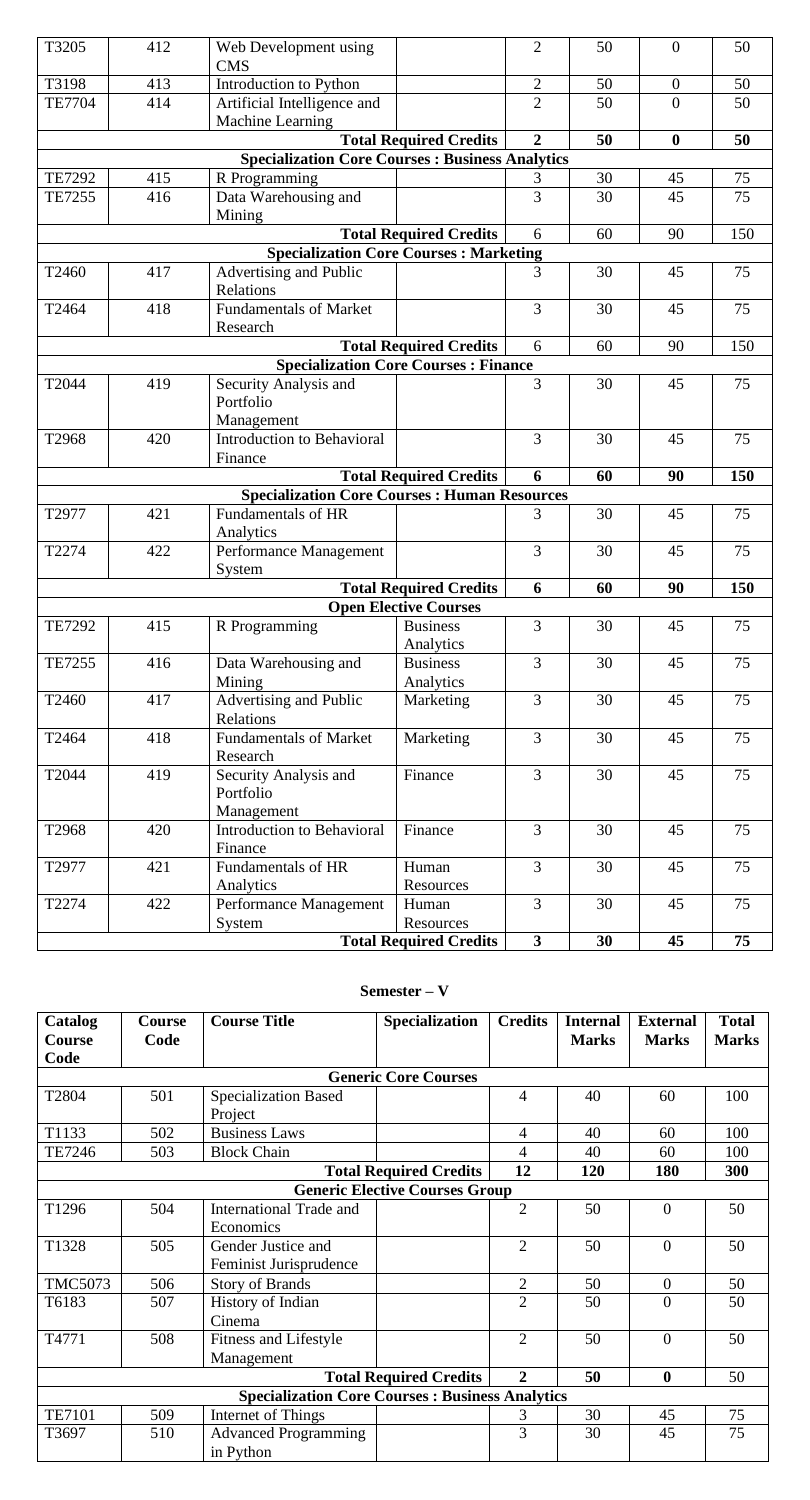|               |                                               |                                                         | <b>Total Required Credits</b>               | 6              | 60 | 90               | 150 |  |  |  |
|---------------|-----------------------------------------------|---------------------------------------------------------|---------------------------------------------|----------------|----|------------------|-----|--|--|--|
|               | <b>Specialization Core Courses: Marketing</b> |                                                         |                                             |                |    |                  |     |  |  |  |
| T2119         | 511                                           | <b>Consumer Behaviour</b><br>and Insights               |                                             | 3              | 30 | 45               | 75  |  |  |  |
| T2471         | 512                                           | Introduction to Digital<br>Marketing                    |                                             | $\overline{3}$ | 30 | 45               | 75  |  |  |  |
|               |                                               |                                                         | <b>Total Required Credits</b>               | 6              | 60 | 90               | 150 |  |  |  |
|               |                                               |                                                         | <b>Specialization Core Courses: Finance</b> |                |    |                  |     |  |  |  |
| T6161         | 513                                           | <b>Basic Econometrics</b>                               |                                             | 3              | 30 | 45               | 75  |  |  |  |
| F003          | 514                                           | Flexi Credit Course                                     |                                             | 3              | 75 | $\boldsymbol{0}$ | 75  |  |  |  |
|               | <b>Total Required Credits</b>                 |                                                         |                                             |                |    | 45               | 150 |  |  |  |
|               |                                               | <b>Specialization Core Courses: Human Resources</b>     |                                             |                |    |                  |     |  |  |  |
| T2273         | 515                                           | <b>Emotional Intelligence</b><br>for<br>Personal Growth |                                             | 3              | 30 | 45               | 75  |  |  |  |
| T2275         | 516                                           | Compensation<br>Management                              |                                             | 3              | 30 | 45               | 75  |  |  |  |
|               | <b>Total Required Credits</b>                 |                                                         |                                             |                | 60 | 90               | 150 |  |  |  |
|               |                                               |                                                         | <b>Open Elective Courses</b>                |                |    |                  |     |  |  |  |
| <b>TE7101</b> | 509                                           | Internet of Things                                      | <b>Business</b><br>Analytics                | $\overline{3}$ | 30 | 45               | 75  |  |  |  |
| T3697         | 510                                           | <b>Advanced Programming</b><br>in Python                | <b>Business</b><br>Analytics                | $\overline{3}$ | 30 | 45               | 75  |  |  |  |
| T2119         | 511                                           | <b>Consumer Behaviour</b><br>and Insights               | Marketing                                   | 3              | 30 | 45               | 75  |  |  |  |
| T2471         | 512                                           | Introduction to Digital<br>Marketing                    | Marketing                                   | $\overline{3}$ | 30 | 45               | 75  |  |  |  |
| T6161         | 513                                           | <b>Basic Econometrics</b>                               | Finance                                     | $\mathfrak{Z}$ | 30 | 45               | 75  |  |  |  |
| F003          | 514                                           | <b>Flexi Credit Course</b>                              | Finance                                     | 3              | 75 | $\boldsymbol{0}$ | 75  |  |  |  |
| T2275         | 515                                           | Compensation<br>Management                              | Human<br>Resources                          | 3              | 30 | 45               | 75  |  |  |  |
| T2273         | 516                                           | <b>Emotional Intelligence</b><br>for<br>Personal Growth | Human<br>Resources                          | $\overline{3}$ | 30 | 45               | 75  |  |  |  |
|               |                                               |                                                         | <b>Total Required Credits</b>               | $\mathbf{3}$   | 30 | 45               | 75  |  |  |  |

**Semester –VI**

| Catalog                     | Course | <b>Course Title</b>                                    | Specialization                              | <b>Credits</b> | <b>Internal</b> | <b>External</b>  | <b>Total</b>    |  |  |
|-----------------------------|--------|--------------------------------------------------------|---------------------------------------------|----------------|-----------------|------------------|-----------------|--|--|
| Course                      | Code   |                                                        |                                             |                | <b>Marks</b>    | <b>Marks</b>     | <b>Marks</b>    |  |  |
| Code                        |        |                                                        |                                             |                |                 |                  |                 |  |  |
| <b>Generic Core Courses</b> |        |                                                        |                                             |                |                 |                  |                 |  |  |
| T2781                       | 601    | <b>Global Business</b>                                 |                                             | $\overline{4}$ | 40              | 60               | 100             |  |  |
|                             |        | Environment                                            |                                             |                |                 |                  |                 |  |  |
| T2903                       | 602    | Corporate Internship                                   |                                             | $\overline{4}$ | 40              | 60               | 100             |  |  |
| T4788                       | 603    | Yoga Therapy Training                                  |                                             | $\overline{2}$ | 20              | 30               | 50              |  |  |
|                             |        |                                                        | <b>Total Required Credits</b>               | 10             | 100             | 150              | 250             |  |  |
|                             |        |                                                        | <b>Generic Elective Courses Group</b>       |                |                 |                  |                 |  |  |
| T1296                       | 604    | International Trade and                                |                                             | $\overline{2}$ | 50              | $\boldsymbol{0}$ | 50              |  |  |
|                             |        | Economics                                              |                                             |                |                 |                  |                 |  |  |
| T1328                       | 605    | Gender Justice and                                     |                                             | $\overline{2}$ | 50              | $\overline{0}$   | 50              |  |  |
|                             |        | Feminist Jurisprudence                                 |                                             |                |                 |                  |                 |  |  |
| <b>TMC5073</b>              | 606    | <b>Story of Brands</b>                                 |                                             | $\overline{2}$ | 50              | $\boldsymbol{0}$ | 50              |  |  |
| T6183                       | 607    | History of Indian                                      |                                             | $\overline{2}$ | 50              | $\overline{0}$   | 50              |  |  |
|                             |        | Cinema                                                 |                                             |                |                 |                  |                 |  |  |
| T4771                       | 608    | Fitness and Lifestyle                                  |                                             | $\overline{2}$ | 50              | $\boldsymbol{0}$ | 50              |  |  |
|                             |        | Management                                             |                                             |                |                 |                  |                 |  |  |
|                             |        |                                                        | <b>Total Required Credits</b>               | $\overline{2}$ | 50              | $\boldsymbol{0}$ | 50              |  |  |
|                             |        | <b>Specialization Core Courses: Business Analytics</b> |                                             |                |                 |                  |                 |  |  |
| TE7103                      | 609    | Natural Language                                       |                                             | 3              | 30              | 45               | 75              |  |  |
|                             |        | Processing                                             |                                             |                |                 |                  |                 |  |  |
| <b>TE7552</b>               | 610    | <b>Big Data Analytics</b>                              |                                             | $\overline{3}$ | 30              | 45               | 75              |  |  |
|                             |        |                                                        | <b>Total Required Credits</b>               | 6              | 60              | 90               | 150             |  |  |
|                             |        | <b>Specialization Core Courses: Marketing</b>          |                                             |                |                 |                  |                 |  |  |
| T2882                       | 611    | <b>Services Marketing</b>                              |                                             | 3              | 30              | 45               | 75              |  |  |
| T5987                       | 612    | <b>Brand Management</b>                                |                                             | $\overline{3}$ | 30              | 45               | $\overline{75}$ |  |  |
|                             |        |                                                        | <b>Total Required Credits</b>               | 6              | 60              | 90               | 150             |  |  |
|                             |        |                                                        | <b>Specialization Core Courses: Finance</b> |                |                 |                  |                 |  |  |
| T2099                       | 613    | <b>Direct Taxation</b>                                 |                                             | 3              | 30              | 45               | 75              |  |  |
| T2105                       | 614    | Mergers and                                            |                                             | $\overline{3}$ | 30              | 45               | 75              |  |  |
|                             |        | Acquisitions                                           |                                             |                |                 |                  |                 |  |  |
|                             |        |                                                        | <b>Total Required Credits</b>               | 6              | 60              | 90               | 150             |  |  |
|                             |        | <b>Specialization Core Courses: Human Resources</b>    |                                             |                |                 |                  |                 |  |  |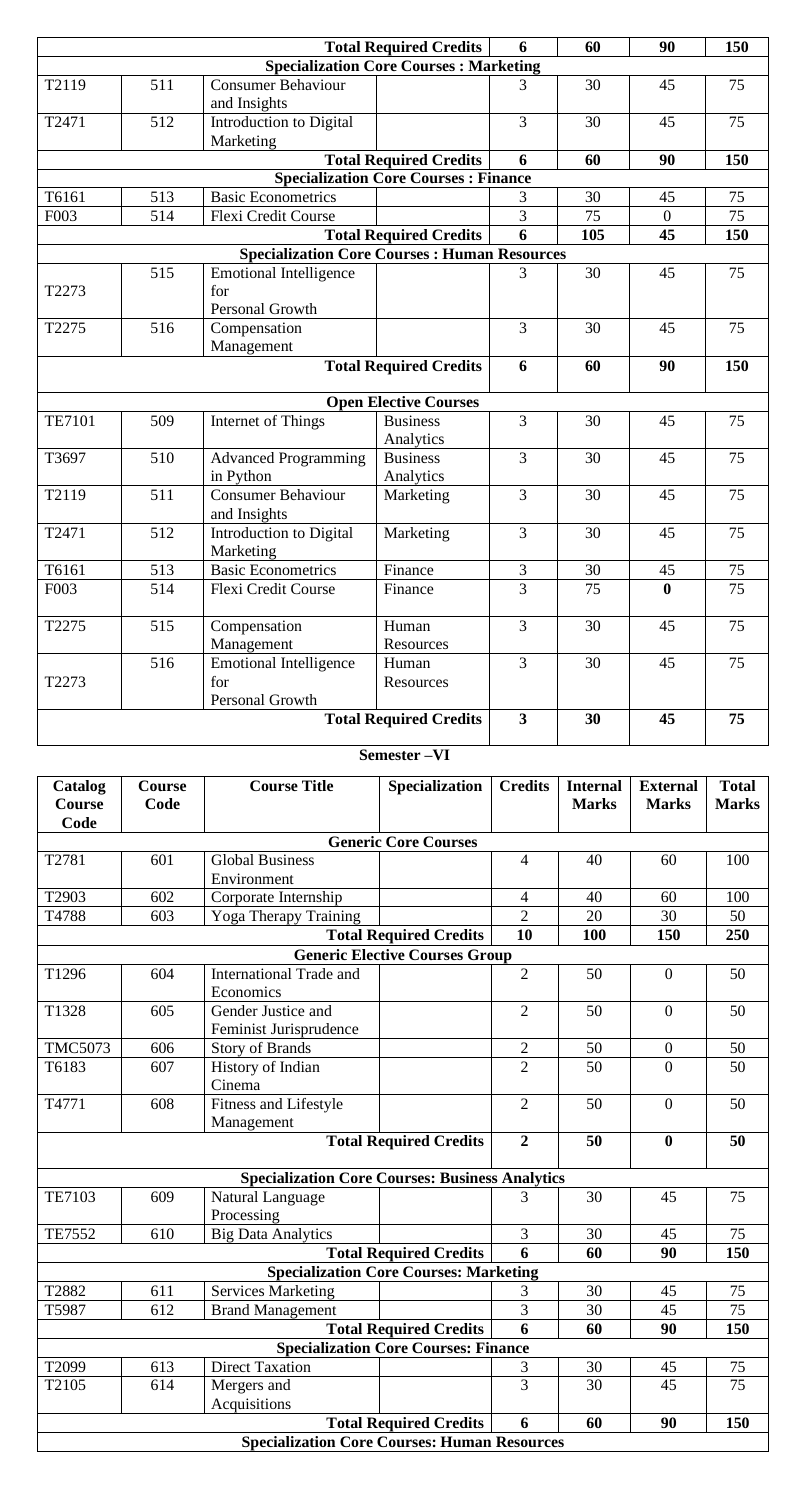|                               | 615 | Organizational                |                         |                | 30 | 45 |     |  |  |
|-------------------------------|-----|-------------------------------|-------------------------|----------------|----|----|-----|--|--|
| T2269                         |     | Development                   |                         | 3              |    |    | 75  |  |  |
|                               |     | and Change                    |                         |                |    |    |     |  |  |
| T2276                         | 616 | <b>Cross Cultural</b>         |                         | 3              | 30 | 45 | 75  |  |  |
|                               |     | Management                    |                         |                |    |    |     |  |  |
| <b>Total Required Credits</b> |     |                               |                         | 6              | 60 | 90 | 150 |  |  |
| <b>Open Elective Courses</b>  |     |                               |                         |                |    |    |     |  |  |
| <b>TE7103</b>                 | 609 | Natural Language              | <b>Business</b>         | 3              | 30 | 45 | 75  |  |  |
|                               |     | Processing                    | Analytics               |                |    |    |     |  |  |
| <b>TE7552</b>                 | 610 | <b>Big Data Analytics</b>     | <b>Business</b>         | $\overline{3}$ | 30 | 45 | 75  |  |  |
|                               |     |                               | Analytics               |                |    |    |     |  |  |
| T2882                         | 611 | <b>Services Marketing</b>     | Marketing               | $\overline{3}$ | 30 | 45 | 75  |  |  |
| T5987                         | 612 | <b>Brand Management</b>       | Marketing               | 3              | 30 | 45 | 75  |  |  |
| T2099                         | 613 | <b>Direct Taxation</b>        | Finance                 | 3              | 30 | 45 | 75  |  |  |
| T2105                         | 614 | Mergers and                   | Finance                 | 3              | 30 | 45 | 75  |  |  |
|                               |     | Acquisitions                  |                         |                |    |    |     |  |  |
|                               | 615 | Organizational                | Human                   |                | 30 | 45 |     |  |  |
| T2269                         |     | Development                   | Resources               | 3              |    |    | 75  |  |  |
|                               |     | and Change                    |                         |                |    |    |     |  |  |
| T2276                         | 616 | <b>Cross Cultural</b>         | Human                   | 3              | 30 | 45 | 75  |  |  |
|                               |     | Management                    | Resources               |                |    |    |     |  |  |
|                               |     | <b>Total Required Credits</b> | $\overline{\mathbf{3}}$ | 30             | 45 | 75 |     |  |  |